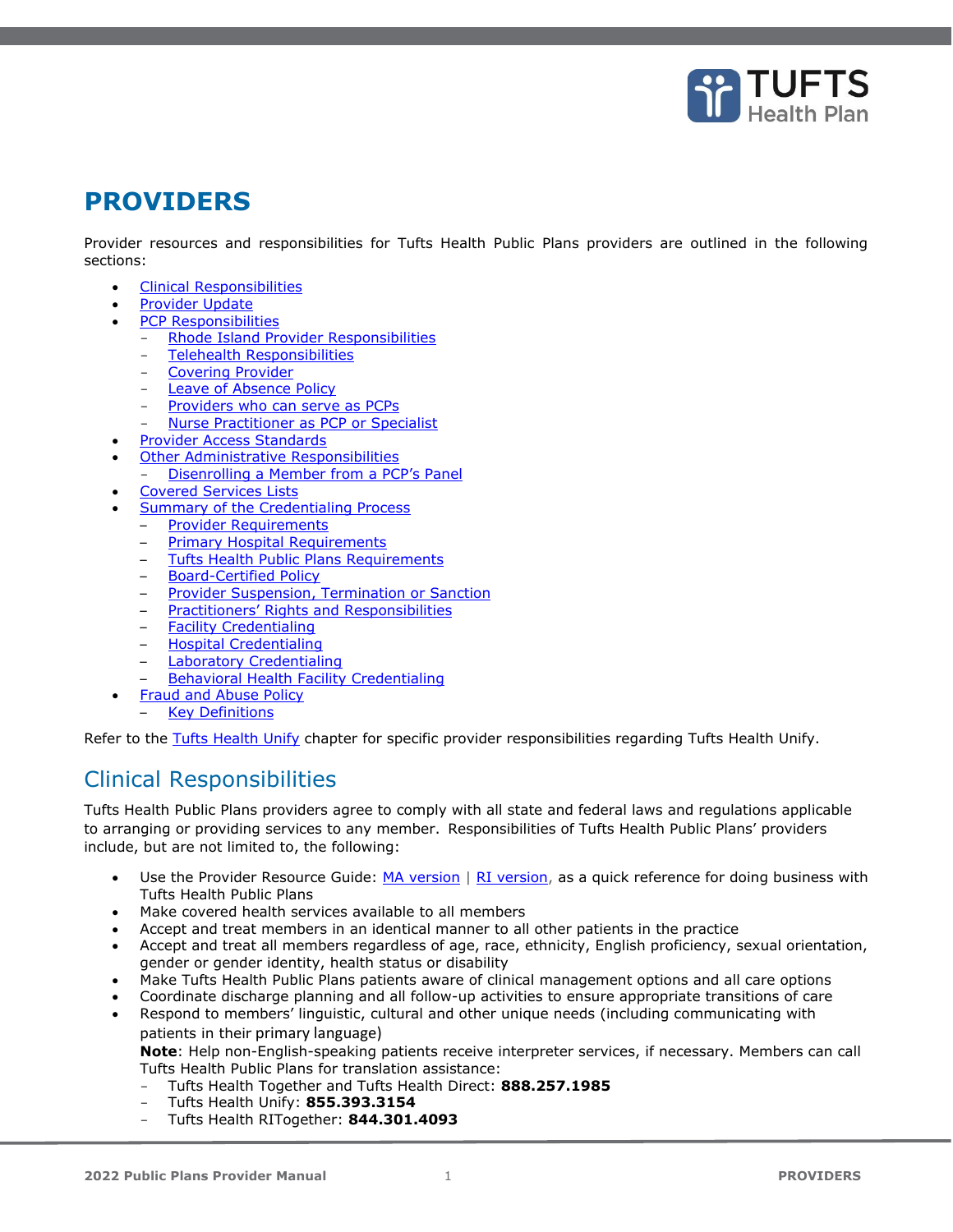

**Note:** Dial 711 for telecommunications relay services.

- Have systems in place for accurately documenting:
- Member information
	- Clinical information
	- Clinical assessments
	- Treatment plans
	- Treatment or services provided and outcomes
	- Contacts with a member's family, legal guardian or other authorized representative
- Discharge plans
- Members' consent for their medical and/or behavioral health providers to exchange information with each other and with us
- Notify a member's PCP about any services and/or treatment provided if you are not the member's PCP
- Agree to follow requirements and limitations in applicable federal and state regulations, government contracts and the contract with Tufts Health Public Plans when attempting to disenroll a member from the practice.
- Complete an Americans with Disabilities Act (ADA) accessibility survey
- Ensure office hours of operations for Tufts Health Together ACPP members, Tufts Health Together MCO members, and Tufts Health RITogether members are no more restrictive than those for your Tufts Health Direct members, Tufts Health Plan commercial members, MassHealth/Medicaid or Rhode Island Medicaid fee-for-service patients.

**Note:** Tufts Health Public Plans members cannot be charged any fee for cancelling or missing an appointment. If a member misses an appointment because of transportation or any other nonmedical need, Tufts Health Public Plans' social care managers can help. Call the social care management team at **888.257.1985** (Massachusetts) or **844.301.4093** (Rhode Island). For more information about social care management, refer to the Care Management chapter.

In addition, providers agree to not charge Tufts Health Public Plans members for any service that is not medically necessary or not a covered service without providing documentation to the member communicating that they would have to pay for the service or discussing alternative services that could meet their needs. Providers agree to obtain the member's written acknowledgement of this notice.

<span id="page-1-0"></span>For Tufts Health Unify members, a provider may not charge members for any service that:

- is not a medically necessary covered service or non-covered service
- for which there may be other covered services or non-covered services that are available to meet the member's needs
- that the provider did not explain the items above

Members cannot be held liable to pay for of any such services in which the provider did not discuss the above. The provider must document compliance with this provision.

# *Provider Update*

*Provider Update* is Tufts Health Plan's monthly newsletter for providers, hospital administrators and ancillary providers in the Tufts Health Plan network. *Provider Update* is Tufts Health Plan's primary vehicle for providing 60-day notifications and other critical business-related information to providers.

Tufts Health Plan distributes its *Provider Update* newsletter by email and via th[e News](https://tuftshealthplan.com/provider/provider-news/news-center) section of the Tufts Health Plan public Provider [website.](https://tuftshealthplan.com/provider/home) To receive *Provider Update* by email, providers must register by completing the [online registration form,](https://tuftshealthplan.com/provider/provider-email-capture) available in the [News](https://tuftshealthplan.com/provider/provider-news/news-center) section of the Tufts Health Plan public Provider [website.](https://tuftshealthplan.com/provider/home) Providers who routinely visit the public Provider website for updates and who prefer not to receive *Provider Update* by email will have the opportunity to indicate that preference on the [online registration form.](https://tuftshealthplan.com/provider/provider-email-capture)

This requirement applies to all contracting providers, including, but not limited to, providers who are currently registered users of the secure Provider [portal](https://providers.tufts-health.com/) as well as those who have previously submitted an email address to Tufts Health Plan for any reason. Office staff, provider organizations and hospital leadership can also register to receive *Provider Update* by email. Office staff may also register a provider on their behalf by using the provider's name, email address and NPI, and indicating the divisions of Tufts Health Plan with which the provider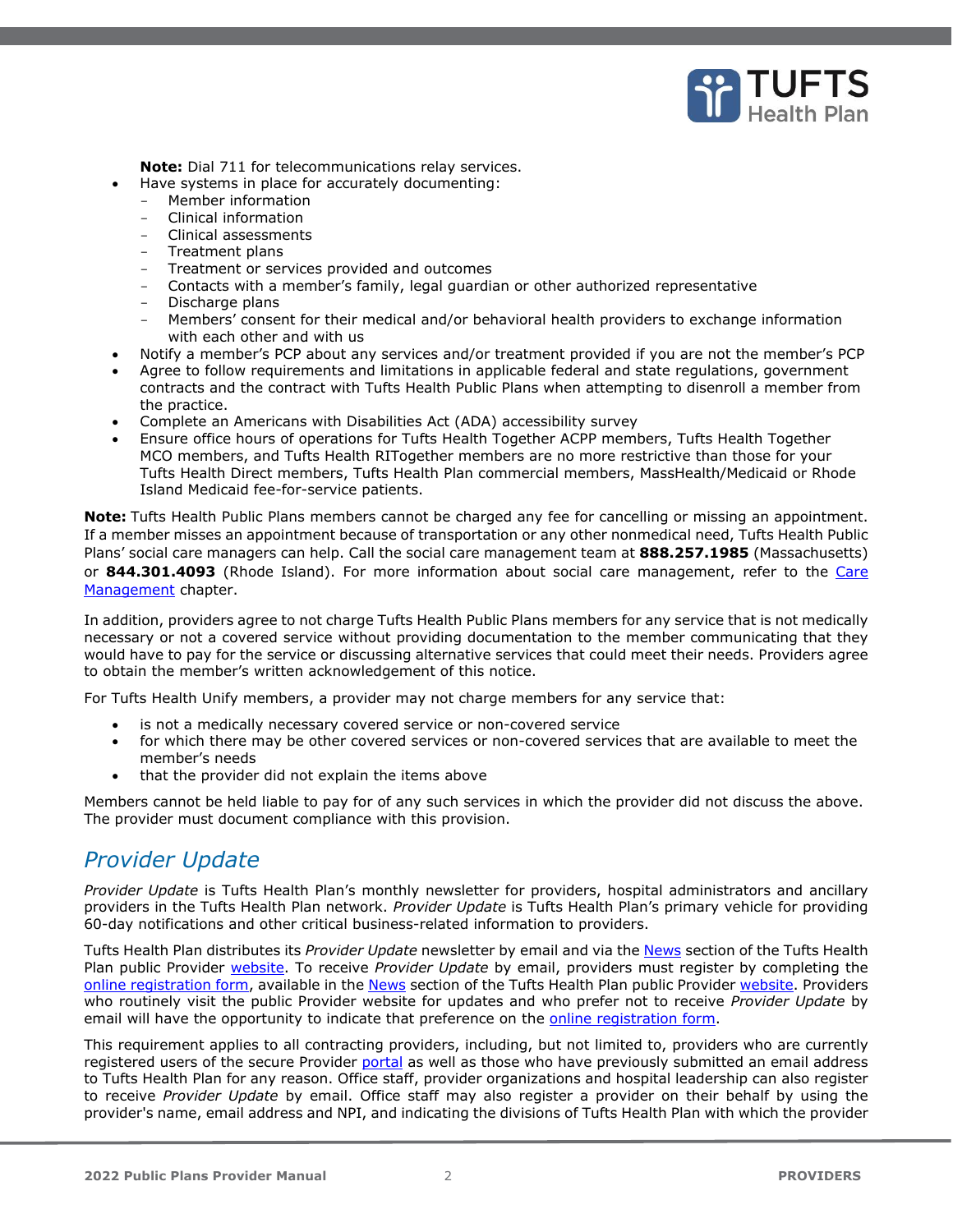

contracts.

Individuals who register to receive *Provider Update* by email are responsible for keeping their email addresses and contact information updated. To update information that was previously submitted through the online registration form, providers should resubmit the [online registration form](https://tuftshealthplan.com/provider/provider-email-capture) with updated information.

**Note:** Providers who have registered to receive *Provider Update* by email but are still not receiving it must check their spam folder or check with their organization's system administrator to ensure the organization's firewall is adjusted to allow for receipt of *Provider Update* (sender: [providerupdate@point32health.org\)](mailto:providerupdate@point32health.org).

Current and recent past issues, as well as the articles featured in *Provider Update,* are available in the [News](https://tuftshealthplan.com/provider/provider-news/news-center) section of the Tufts Health Plan public Provider website.

## <span id="page-2-0"></span>PCP Responsibilities

Members must have a PCP from whom to get regular services. Responsibilities of the PCP include, but are not limited to, the following:

- Offer coverage 24 hours a day, seven days a week, as well as back-up, on-call, after-hours, shortterm and long-term leave-of-absence coverage
- Refer members to in-network specialists, if needed
- Use the [search](https://tuftshealthplan.com/find-a-doctor) [tool](https://tuftshealthplan.com/find-a-doctor) or log into [the](https://thpprovider.healthtrioconnect.com/app/index.page?) secure Provider [portal](https://tuftshealthplan.com/login) to find a network provider Refer to the [Referral, Prior Authorization and Notification Policy](https://tuftshealthplan.com/documents/providers/payment-policies/authorization-policy) for more information
- Discuss all treatment options with members, regardless of cost or benefit coverage
- Allow members to exercise their rights without having to worry about adversely affecting their treatment
- Encourage members to let you share information with their behavioral health provider, if they have one, and with us
- Verify members are in the practice's panel before seeing them through the secure Provider [portal,](https://tuftshealthplan.com/login) by calling us at **888.257.1985** (Massachusetts) or **844.301.4093** (Rhode Island), or New England Healthcare Exchange Network (NEHEN), NEHENNet, the Committee on Operating Rules for Information Exchange (CORE) web service for Massachusetts.

#### <span id="page-2-1"></span>Rhode Island Provider Responsibilities

In addition to complying with provider requirements, Rhode Island providers must do the following:

- Enroll as a user of CurrentCare, including hospital alerts, and to assist your high-utilizing member in enrolling with CurrentCare
- Participate in Electronic Visit Verification (EVV) for in-home and community-based care services
- Ensure that family planning counseling is provided and, if appropriate, the extended family planning benefit explained during the last trimester of pregnancy and at the six-week postpartum visit.

#### <span id="page-2-2"></span>Telehealth Responsibilities for all Massachusetts Products

In accordance with state guidelines<sup>1</sup>, providers should adhere to the following standards when delivering medically necessary care via telehealth:

- For an initial appointment with a new patient, review the patient's relevant medical history and any relevant medical records with the patient before initiating the delivery of any service
- For existing provider-patient relationships review the patient's medical history and any available medical records with the patient during the service
- Prior to each patient appointment, ensure the same services standards can be delivered as in-person care and in compliance with the provider's licensure regulations and requirements, programmatic regulations, and performance specifications related to the service (e.g., accessibility and communication access)

[MA DOI Bulletin 2021-04 Managed Care Practices and Continued Access to Telehealth Services](https://www.mass.gov/doc/bulletin-2021-04-managed-care-practices-and-continued-access-to-telehealth-services-issued-april-9-2021/download) for Tufts Health Direct and MassHealth All [Provider Bulletin 327](https://www.mass.gov/doc/all-provider-bulletin-327-access-to-health-services-through-telehealth-options-corrected-0/download) for Tufts Health Together and Tufts Health Unify.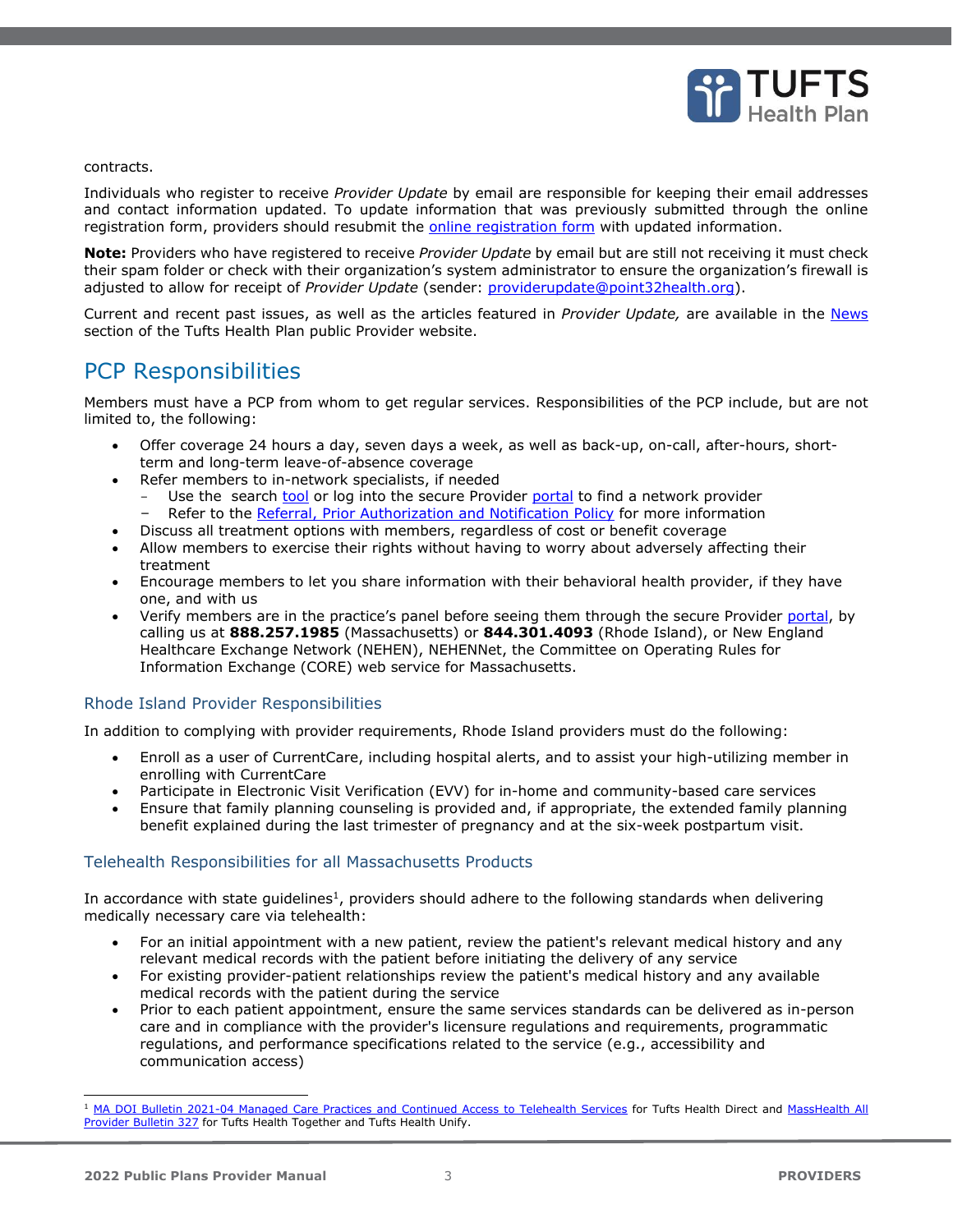

- If the appropriate standard of care or other requirements for providing requested care via telehealth cannot be met, make this determination prior to the delivery of treatment, notify the patient of this, and advise the patient to instead seek appropriate in-person care
- Ensure patients the same rights to confidentiality and security as provided in face-to-face services, to the extent feasible, and inform patients of any relevant privacy considerations prior to providing services via telehealth
- Follow consent and patient information protocols consistent with the protocols followed during inperson visits as well as any telehealth specific protocols
- Inform patients of the location of the provider rendering services via telehealth (i.e., distant site) and obtain the location of the patient (i.e., originating site)
- Inform the patient how to see a clinician in-person in the event of an emergency or otherwise

### <span id="page-3-0"></span>Covering Provider

All Tufts Health Public Plans providers have contractually agreed to be accessible to members 24 hours a day, seven days a week. Providers who are unavailable are responsible for maintaining appropriate coverage that is acceptable to Tufts Health Public Plans. Covering providers must be contracted and credentialed by Tufts Health Public Plans.

Information regarding on-call activities must be relayed by the covering provider or the PCP to the Utilization Management (UM) Committee, for logging and tracking purposes and for continuity of care. This information includes:

- All admissions
- Member's name, date of birth and ID number
- Instructions to members regarding follow-up care
- Instructions given or authorized services

#### <span id="page-3-1"></span>Leave of Absence Policy

Tufts Health Public Plans requires a practitioner to notify Tufts Health Public Plans when they are taking a leave of absence (LOA) for longer than 60 calendar days. At a minimum, this notification must include the dates and the general reason for the LOA (sabbatical, medical reason, etc.). Practitioners must notify Tufts Health Public Plans regarding a pending LOA as quickly as possible.

Providers who will be taking a LOA must arrange for coverage by another participating practitioner in the Tufts Health Public Plans network. All covering arrangements must be acceptable to Tufts Health Public Plans.

Arrangements for coverage by a nonparticipating practitioner (e.g., *locum tenens*) may be considered. These arrangements must have Tufts Health Public Plans' prior approval and must be consistent with established policies and procedures.

If the LOA is scheduled for **12 months or less**, Tufts Health Public Plans will confirm the conclusion of the LOA by contacting the practitioner's office to confirm the leave has ended. If the LOA is concluded within six months, the practitioner LOA status will be removed and will reflect their prior status.

If the LOA is scheduled for **longer than 12 months**, Tufts Health Public Plans reserves the right to terminate the practitioner from the network based upon continuity of care issues. In addition, if a practitioner's recredentialing is due during the LOA and the practitioner does not complete his or her recredentialing materials, Tufts Health Plan reserves the right to terminate the practitioner from the network based upon contractual noncompliance.

#### Locum Tenens Policy

Tufts Health Plan requires that locum tenens providers with the potential to treat a Tufts Health Plan member be enrolled. Provider organizations wishing to enroll locum tenens providers should have the provider submit the following forms:

- HCAS enrollment form
- Release & attestation form
- IPA endorsement form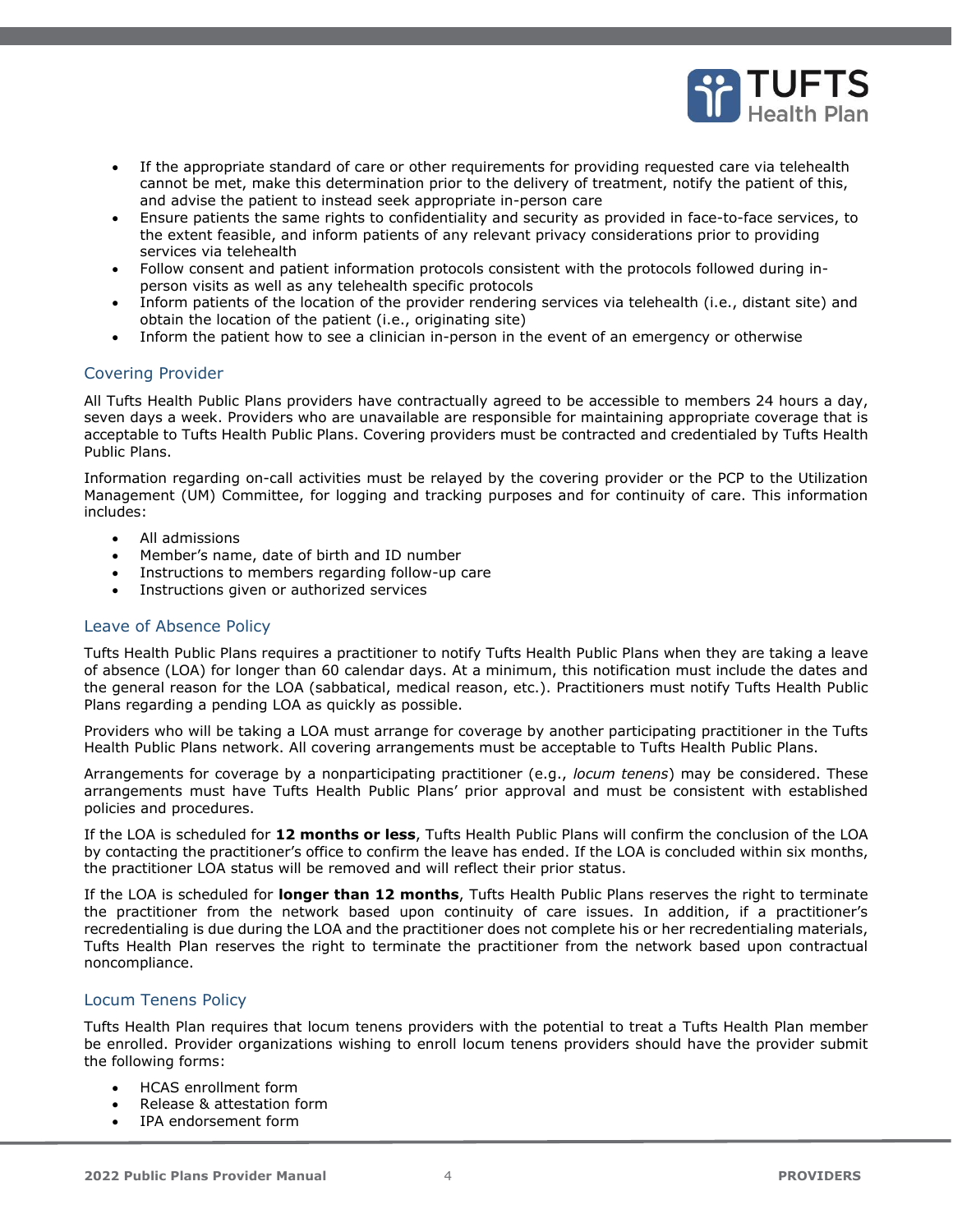

• W9 (for payment purposes)

If the locum tenens provider will be covering for Tufts Health Plan members, the provider should also include the Tufts Health Plan endorsement form. Enrollment will be valid for up to six months. If a locum tenens provider's services are required by the IPA/PHO for more than six months, the locum tenens provider may be required to execute an appropriate contract with the IPA/PHO and be fully credentialed.

<span id="page-4-0"></span>**Note:** Locum tenens practitioners will not be listed in the Tufts Health Plan directory and are not permitted to have a panel.

### Providers Who Can Serve as PCPs

The following types of providers can serve as a member's PCP:

- Providers with a general practice or internal medicine, pediatric, adolescent medicine or family practice specialties
- Providers credentialed in more than one specialty area
- Credentialed nurse practitioners (NPs) or physician assistants (PAs) whom we recognize as fully participating PCPs as outlined in the NPs and PAs as [PCP or Specialist](#page-4-1) section
- OB/GYNs who serve as PCPs and who maintain member panels

#### <span id="page-4-1"></span>NPs and PAs as PCP or Specialist

NPs and PAs who are credentialed with Tufts Health Public Plans may be listed as either a PCP or specialist. NPs and PAs recognized as a PCP or specialist must follow the prior authorization and referral rules as an in-network PCP or specialist. **Note:** Prior authorization is not required for primary care services rendered by a NP or PA assigned as a member's PCP, a NP within the member's assigned practice who shares the same practice or tax identification number, or a covering provider.

Tufts Health Plan does not reimburse a NP or PA recognized as a PCP or specialist for services rendered (without prior authorization or referral when required) to members who are not in Tufts Health Plan's records as part of the nurse practitioner's panel, or if the nurse practitioner is not an approved covering provider. NPs and PAs cannot bill members for PCP services rendered if the NP or PA is not the member's PCP of record, part of the assigned PCP's practice, or an approved covering provider.

### <span id="page-4-2"></span>Provider Access Standards

Providers agree to make services available to members as set forth in the requirements below:

| <b>Appointment</b>                                              | <b>Massachusetts Plans</b>                                                                                                                                                                                                                  | <b>RITogether Plan</b>                              |
|-----------------------------------------------------------------|---------------------------------------------------------------------------------------------------------------------------------------------------------------------------------------------------------------------------------------------|-----------------------------------------------------|
| After-hours Care<br>Telephone                                   | Available 24 hours, 7 days a week                                                                                                                                                                                                           | Available 24 hours, 7 days a<br>week                |
| <b>Emergency Care</b>                                           | Specialists must have an answering<br>service available 24 hours a day, 7<br>days a week                                                                                                                                                    | Immediately or referred to an<br>emergency facility |
| Urgent Care Appointment                                         | Within 48 hours of a request                                                                                                                                                                                                                | Within 24 hours of a reguest                        |
| Non-urgent Care<br>Appointment (such as<br>headache or fatigue) | Within 10 calendar days of a<br>$\bullet$<br>request for PCPs<br>Within 30 calendar days of a<br>$\bullet$<br>request for Specialists<br>Note: PCPs and Specialists must see<br>Tufts Health Unify members within<br>48 hours of a request. | Within 10 calendar days of a<br>request             |

**Note:** Behavioral health provider access standards are outlined in the [Behavioral Health Provider Responsibilities](https://tuftshealthplan.com/documents/providers/provider-manuals/thpp-08-bh#%5B%7B%22num%22%3A3%2C%22gen%22%3A0%7D%2C%7B%22name%22%3A%22XYZ%22%7D%2C51%2C298%2C0%5D) section of the **Behavioral Health** chapter.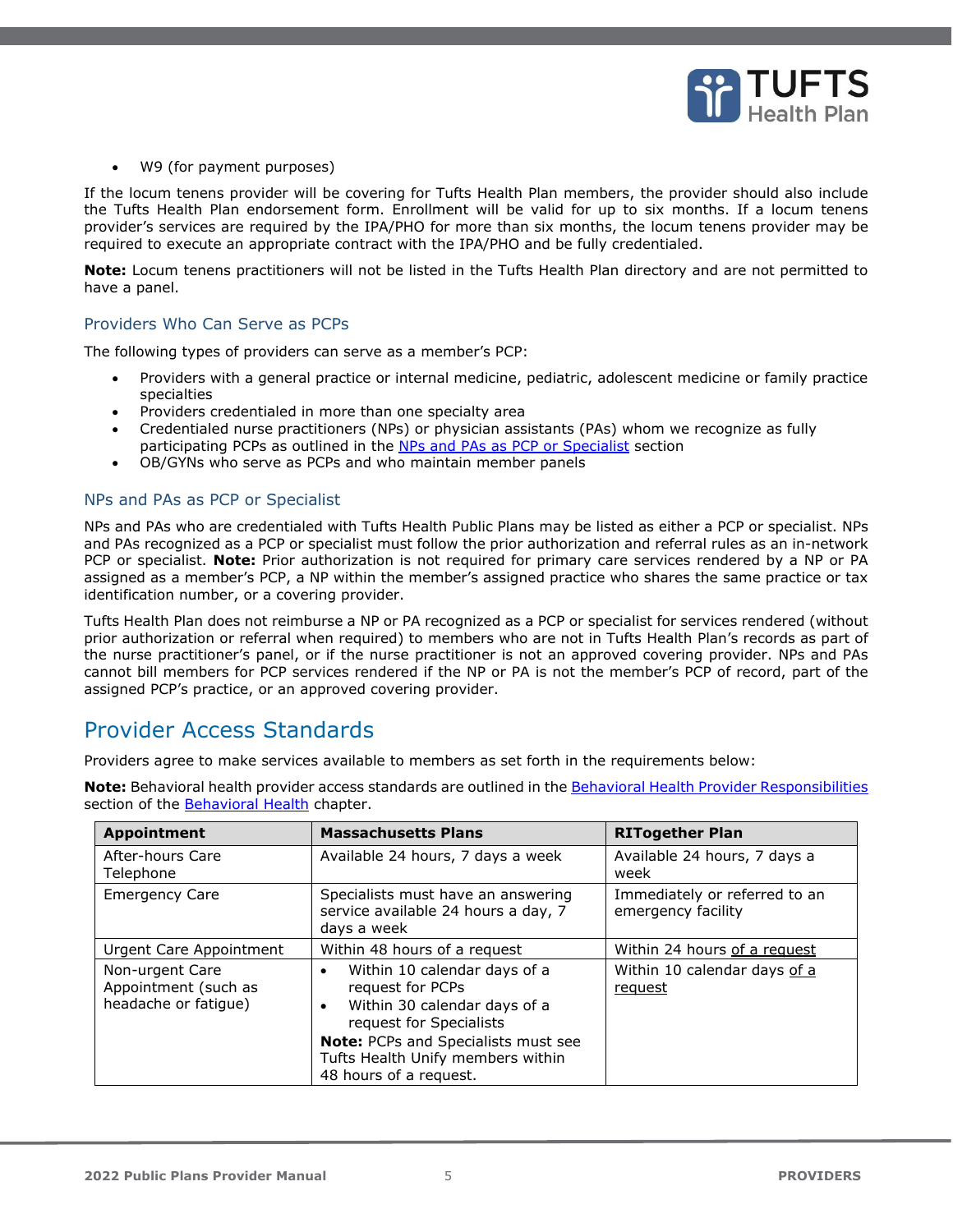

| <b>Appointment</b>                                                                                                                                                                    | <b>Massachusetts Plans</b>                                                                                                                                                                                                     | <b>RITogether Plan</b>                       |  |
|---------------------------------------------------------------------------------------------------------------------------------------------------------------------------------------|--------------------------------------------------------------------------------------------------------------------------------------------------------------------------------------------------------------------------------|----------------------------------------------|--|
| Routine/Non-<br>Symptomatic Care<br>Appointment                                                                                                                                       | Within 45 calendar days of a<br>$\bullet$<br>request for PCPs*<br>Within 60 calendar days of a<br>$\bullet$<br>request for Specialists<br>Note: PCPs and Specialists must see<br>Tufts Health Unify members within<br>30 days. | Within 30 calendar days of a<br>request      |  |
| Physical Exam                                                                                                                                                                         | Within 45 days of request<br><b>Note: PCPs must see Tufts Health</b><br>Unify members within 30 days.                                                                                                                          | 180 calendar days                            |  |
| <b>EPSDT Appointment</b>                                                                                                                                                              | In accordance with the schedule<br>established by EPSDT<br>Note: PCPs and Specialists must see<br>Tufts Health Unify members within<br>30 days.                                                                                | Within six (6) weeks of a<br>request         |  |
| New Member<br>Appointment                                                                                                                                                             | Within 45 days of request<br>Note: PCPs must see Tufts Health<br>Unify members within 30 days.                                                                                                                                 | Within 30 calendar days                      |  |
| Non-Emergent or Non-<br>Urgent Mental Health or<br><b>Substance Use Services</b>                                                                                                      | Refer to the Behavioral Health<br>Provider's Responsibilities section.                                                                                                                                                         | Within 10 calendar days of<br>request        |  |
| Initial Prenatal<br>Appointment                                                                                                                                                       | Within 21 calendar days of a request                                                                                                                                                                                           | Within 21 days of request                    |  |
| Family-planning<br>Appointment                                                                                                                                                        | Within 14 calendar days of a request                                                                                                                                                                                           | Within 14 days of a request                  |  |
| Postpartum Visit                                                                                                                                                                      | N/A                                                                                                                                                                                                                            | No more than six (6) weeks<br>after delivery |  |
| Department of Children<br>and Families (MA) or<br>Department of Youth and<br>Families (RI) initial<br>screening for patients in<br>DCF/DCYF care                                      | Within seven calendar days of a<br>request, and comprehensive medical<br>screening within 30 calendar days of<br>a request                                                                                                     | N/A                                          |  |
| * If an appointment is required more quickly to ensure the provision of screenings in accordance with<br>the schedule established by the EPSDT Periodicity Schedule this must be met. |                                                                                                                                                                                                                                |                                              |  |

# <span id="page-5-0"></span>Other Administrative Responsibilities

In addition to needing correct provider information for contact and reporting purposes, helping Tufts Health Plan maintain proper information is required for member assignment and financial performance tracking. Providers are responsible for managing the following administrative responsibilities:

- Ensure Tufts Health Public Plans has current and correct provider information. Submit a completed [Medical Provider Information Form](https://tuftshealthplan.com/documents/providers/forms/thpp_provider-information-form-medical-provi) or [Behavioral Health Provider Information Change Form](http://tuftshealthplan.com/documents/providers/forms/thpp_provider-information-form-behavioral-he) as soon as possible when changes occur using one of the following submission channels:
	- **Fax:** 857.304.6311
	- **Email:** Provider\_Data\_Request@point32health.org
	- **Phone: 888.257.1985** (Massachusetts) or **844.301.4093** (Rhode Island)
	- Meet the appropriate credentialing and recredentialing requirements as outlined in this chapter.
- Have the National Provider Identifier (NPI) and Tax ID number available when contacting Provider Services.
- Verify member eligibility the day services are rendered using one of the following sources:
	- The secure Provider [portal,](https://tuftshealthplan.com/login) the online secure Provider portal or by calling the Tufts Health Public Plans Interactive Voice Response (IVR) system at **888.257.1985** (Massachusetts) or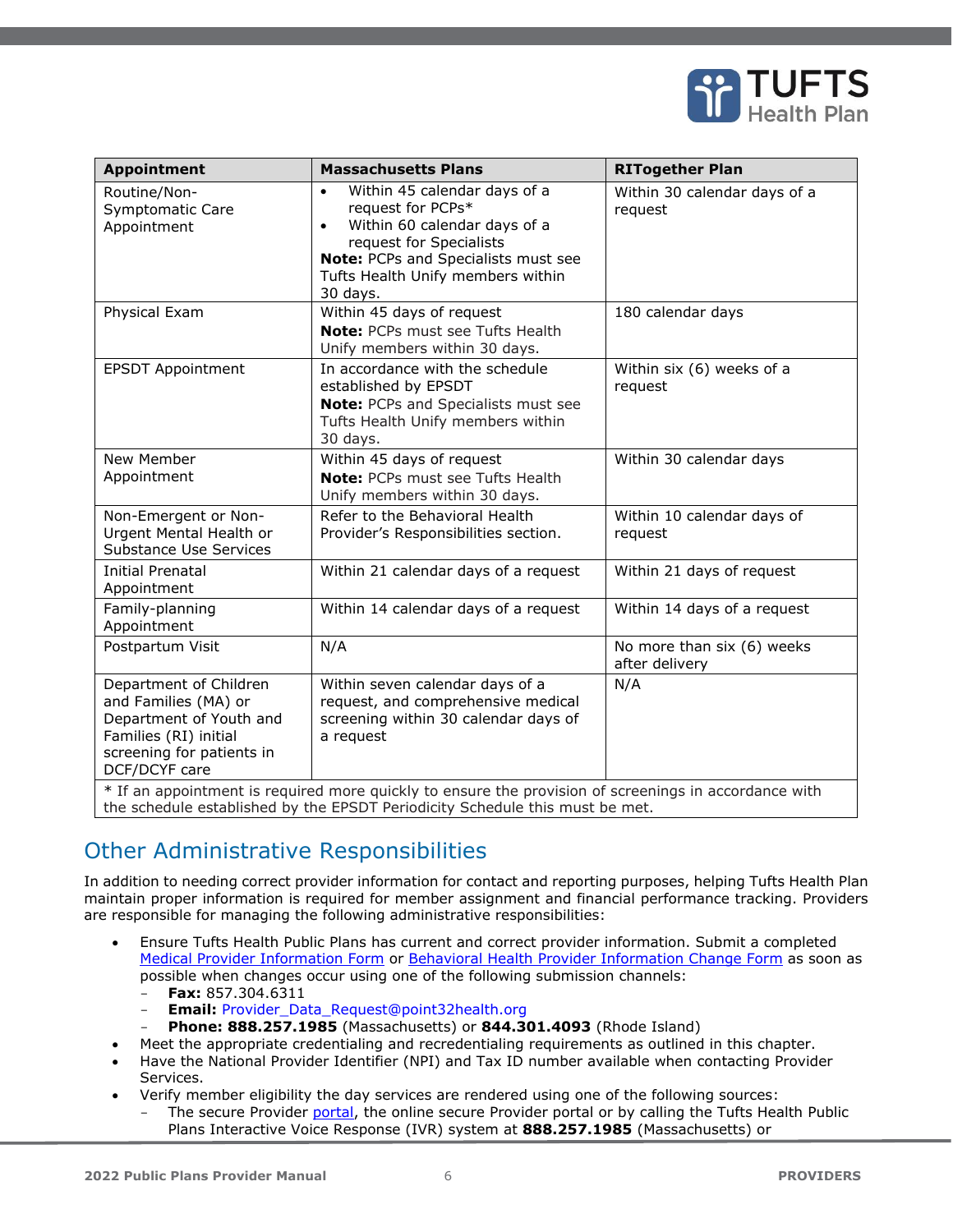

**844.301.4093** (Rhode Island). **Note:** If the member's plan ID is not available, use the member's name, gender and date of birth when checking eligibility.

- Committee on Operating Rules for Information Exchange (CORE) web service
- **Massachusetts Members** eligibility can be checked using the following sources:
	- New England Healthcare Exchange Network (NEHEN) or NEHENNet
	- MassHealth's Provider Online Service Center or customer service center at **800.841.2900,**  option 2 for Tufts Health Together ACPPs and Tufts Health Together MCO plans. **Note:** A MassHealth provider number or NPI and password are required.
- **Rhode Island Members** eligibility can be checked using the [Rhode Island Medicaid's online portal](https://www.riproviderportal.org/HCP/Default.aspx?alias=www.riproviderportal.org/hcp/provider) or the help desk at **401.784.8100** (local) or **800.964.6211** (toll free). **Note:** A Rhode Island Medicaid provider number or NPI number and password are required.

### <span id="page-6-0"></span>Disenrolling a Member from a PCP's Panel

PCPs may not remove a member from their panel. If the PCP-member relationship has deteriorated to a point that the PCP is no longer comfortable seeing the member, contact Provider Services so that Tufts Health Public Plans can reach out to the member and offer them assistance finding a new PCP.

## <span id="page-6-1"></span>Covered Services Lists

Visit the public Provider [website](https://tuftshealthplan.com/provider) for information about covered services:

- [Tufts Health Together](https://tuftshealthplan.com/documents/members/handbooks/together-covered-services-list-2018) MassHealth MCO Plan covered services list
- Tufts Health Together ACPPs covered services lists:
	- [Tufts Health Together with Atrius Health](https://tuftshealthplan.com/documents/microsites/tufts-health-together-with-atrius-health/tufts-health-together-with-atrius-health-eng-cover)
	- [Tufts Health Together with BIDCO](https://tuftshealthplan.com/documents/microsites/tufts-health-together-with-bidco/tufts-health-together-with-bidco-eng-covered-servi)
	- [Tufts Health Together with CHA](https://tuftshealthplan.com/documents/microsites/tufts-health-together-with-cha/tufts-health-together-with-cha-eng-covered-servic)
	- [Tufts Health Together with Boston Children's](https://tuftshealthplan.com/documents/microsites/tufts-health-together-with-boston-children-s/tufts-health-together-with-boston-childrens-eng-c)
- Tufts Health Direct: [Evidence of Coverage & Benefits and Cost-sharing Summaries](https://tuftshealthplan.com/member/tufts-health-direct-plans/benefits-costs/your-costs/costs-by-plan-level)
- Tufts Health Unify: **[Summary of Benefits](https://tuftshealthplan.com/provider/resource-center/resource-center#?d=c32f08&c=4d2a36|15cb4a)**
- Tufts Health RITogether: [Summary of Benefits](https://tuftshealthplan.com/provider/resource-center/resource-center#?d=845238&c=4d2a36|15cb4a)

# <span id="page-6-2"></span>Summary of the Credentialing Process

Tufts Health Public Plans credentials affiliated practitioners when they join the network and again at least every three years or more frequently in accordance with state, federal, regulatory and accrediting agency requirements. Credentialing standards are applied uniformly for behavioral health and non-behavioral health practitioners that are applying to the Tufts Health Public Plans network.

#### <span id="page-6-3"></span>Provider Requirements

For initial credentialing and recredentialing, each practitioner is required to comply with the Tufts Health Public Plans Credentialing Program and submit the following information to Tufts Health Public Plans via email to [Provider\\_Data\\_Request@point32health.org](mailto:Provider_Data_Request@point32health.org) or to the designated credentialing verification organization for review as indicated below:

- Complete all required fields specified in [CAQH ProView](https://proview.caqh.org/)™ and notify the Credentialing Department when the application is complete
- Sign and date the health services agreement (initial credentialing only) and any other contract documents and send to Tufts Health Public Plans via email
- Sign W-9 form (initial credentialing only) and send to Tufts Health Public Plans via email

Practitioners are notified of their recredentialing request through [CAQH ProView,](https://proview.caqh.org/) allowing enough time for each practitioner to complete the information online by their recredentialing date. Tufts Health Public Plans credentials according to the birthdate cycle (practitioners born in an even year are recredentialed in the month of their birthdate every even year (e.g., 1960, 1962, etc.).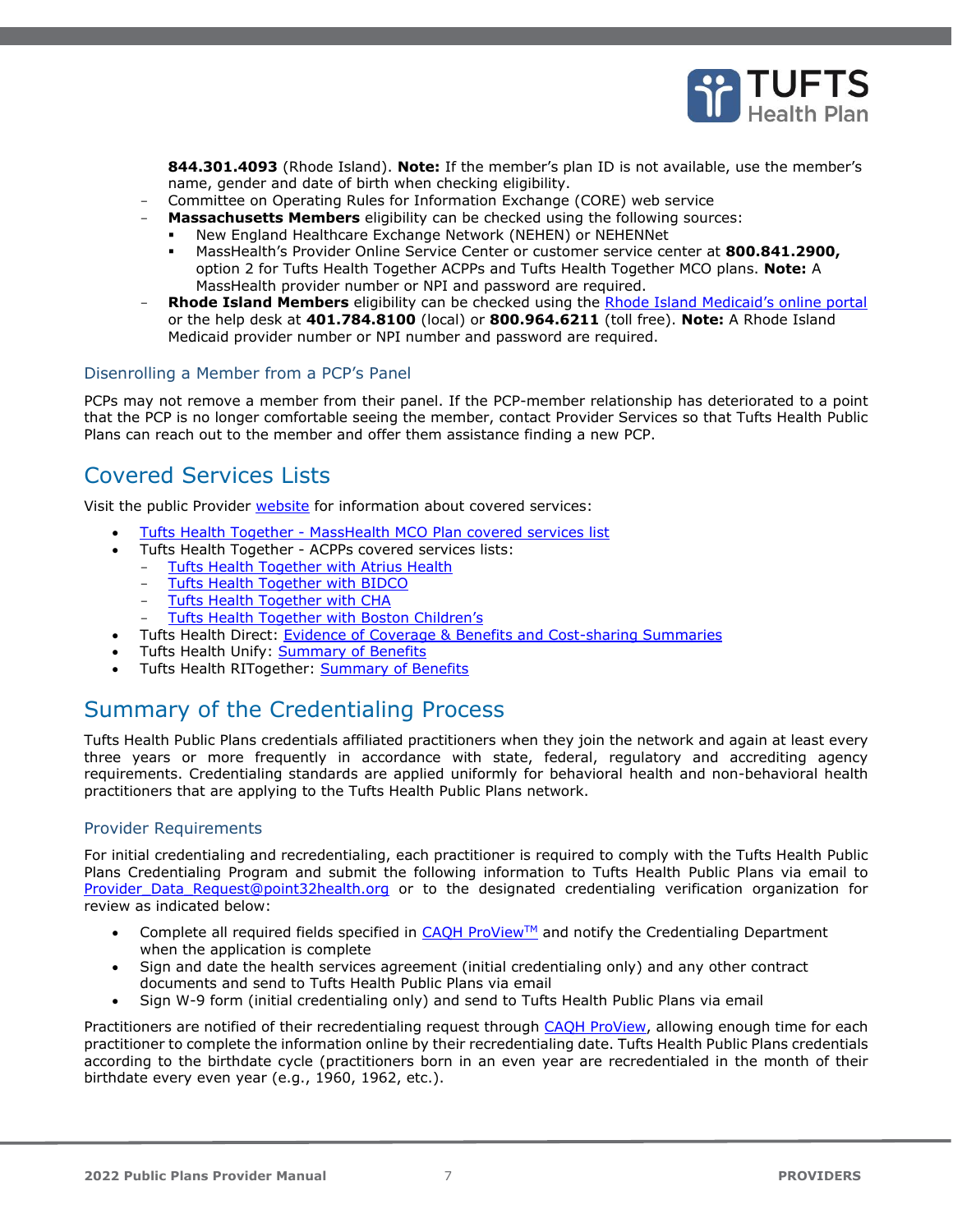

### <span id="page-7-0"></span>Primary Hospital Requirements

Each MD and DO must indicate their primary hospital on the credentialing application when applicable. For initial credentialing, Tufts Health Public Plans queries that hospital for an assessment of the practitioner's performance, as mandated by state regulation. During recredentialing, the hospital is queried again. The practitioner must notify Tufts Health Public Plans in writing of changes in primary hospital affiliation.

### <span id="page-7-1"></span>Tufts Health Public Plans Requirements

Along with the credentialing information specified in [CAQH ProView,](https://proview.caqh.org/) Tufts Health Public Plans reviews the following information prior to the final assessment of each practitioner:

- Licensure status in applicable states
- DEA/CDS certificate, if applicable
- Board certification status
- Malpractice insurance coverage, dates and amount
- Work history (initial only)
- Information obtained from the National Practitioner Data Bank
- Education and training (initial only)
- Medicare/Medicaid sanctions
- State disciplinary actions
- Medicare opt-out
- System of Award Management (SAM) sanctions
- Medicare Preclusion List sanctions

The Quality of Care Committee (QOCC), a board-level quality committee chaired by a Tufts Health Public Plans employed physician (or by the QOCC's designated medical director[s]) reviews practitioners who are being credentialed or recredentialed.

Providers cannot see Tufts Health Public Plans members without the following:

- Review and completion of all applicable required data by the practitioner
- The approval by the Chair of QOCC or approved Tufts Health Public Plans medical director of the practitioners' credentialing or recredentialing file

**Note:** For initial credentialing applicants, practitioners are deemed in-network based upon the credentialing effective date or the contract effective date; whichever is later. Per regulations, Tufts Health Plan is not allowed to backdate credentialing effective dates.

#### <span id="page-7-2"></span>Board-Certified Policy

Physicians seeking credentialing must be board-certified or in the process of receiving certification after completing requisite board education and training within a time frame set by the applicable specialty.

Board-certified physicians must maintain certification in accordance with their applicable specialty board guidelines. If physicians do not maintain board certification in at least one clinical specialty, Tufts Health Public Plans may terminate their network participation.

New physicians who are eligible but not yet certified, such as physicians who have finished the applicable training and education but have not yet obtained board certification, are exempt from the board-certification requirement. Tufts Health Public Plans will only excuse the board certification requirement provided that no more than six years or two exam cycles, whichever is greatest, have elapsed since the physician completed residency in the applicable medical specialty.

Additionally, Tufts Health Public Plans may contract with physicians who have training consistent with board eligibility but who are not board-certified. In such circumstances, on a case-by-case basis, Tufts Health Public Plans will submit documentation describing the business need that is trying to be addressed by adding a nonboard-certified physician to the network for review and approval by the Executive Office of Health and Human Services.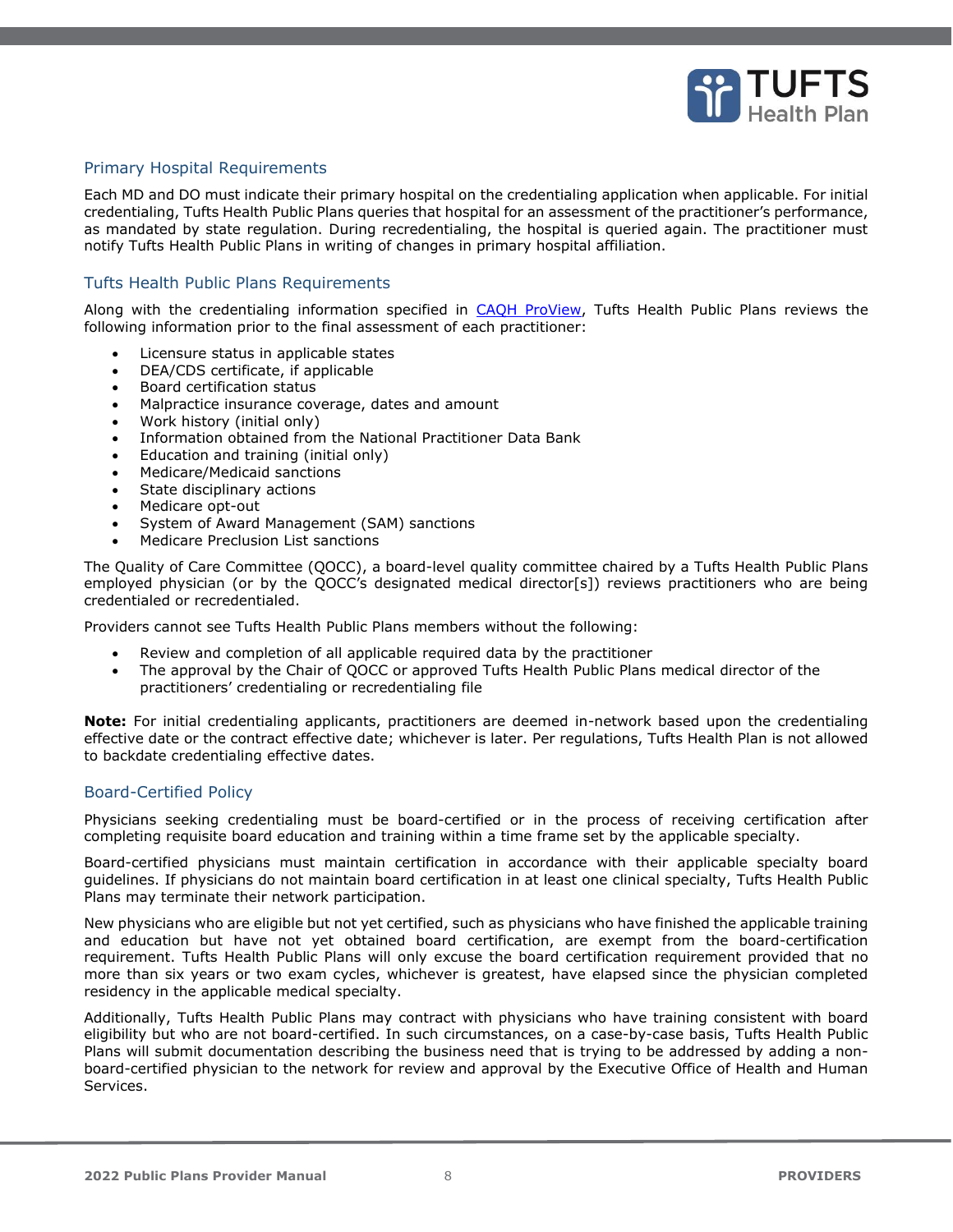

# <span id="page-8-0"></span>Provider Suspension, Termination or Sanction

If MassHealth, Medicare, the Massachusetts Health Connector, Rhode Island Medicaid program, and/or another state's Medicaid program or other state or federal agency suspends, terminates or sanctions a provider, the Tufts Health Public Plans participating provider status will be updated to reflect the same status. When the provider resolves any outstanding issues to the satisfaction of the agency and they have changed the provider's status, the provider must notify Tufts Health Public Plans of the change in status. If the provider had been terminated, the provider will need to be initially credentialed.

The provider must notify Tufts Health Public Plans immediately of any disciplinary actions a governmental agency or licensing board takes against them or if they know of any such confirmed or pending disciplinary actions. Tufts Health Public Plans monitors the Board of Registration in Medicine (BORIM), Department of Health (DoH) licensing board, Office of Inspector General (OIG) List of Excluded Individuals/Entities (LEIE), the Medicare Exclusion Database and the Service Agreement Management System (SAM).

In the event there is a disciplinary action or evidence of serious quality issues, the credentialing committee will determine if there will be a change to the provider's credentialing status or suspend or terminate the contract. Quality issues that could cause Tufts Health Public Plans to suspend or terminate may include:

- Refusing to comply with any Tufts Health Public Plans provider contract provisions
- Failing to comply with federal, state or local clinical or administrative practice requirements or regulations
- Failing to maintain full and unrestricted licensure
- Failing to obtain or maintain board-certified status (if board certified, the provider must maintain that status)
- Failing to maintain active hospital privileges
- Failing to comply with acceptable ethical and professional standards of behavior
- Significant quality concerns

The provider must notify Tufts Health Public Plans immediately if another health plan or institution terminates for:

- Refusing to comply with any contract element that also appears in our provider contract
- Failing to comply with federal, state or local clinical or administrative practice requirements or regulations
- Failing to maintain full and unrestricted licensure
- Failing to obtain or maintain board-certified status (if board certified, the provider must maintain that status)
- Failing to maintain active hospital privileges, as applicable
- Failing to comply with acceptable ethical and professional standards of behavior
- Significant quality concerns

The provider must also notify Tufts Health Public Plans immediately about the following:

- Suspension, termination or sanctions from MassHealth, Medicare, the Massachusetts Health Connector, Rhode Island Medicaid program or another state's Medicaid program
- Any state or federal licensure action of which you are the subject
- Suspension from the Massachusetts BORIM, Rhode Island Department of health licensing board or other applicable board

If the credentialing committee decides to terminate or suspend a provider, the provider will be notified of the decision within three business days.

# <span id="page-8-1"></span>Practitioners' Rights and Responsibilities

Practitioners have the right, upon written request, to:

- Review Tufts Health Public Plans' credentialing policies and procedures
- Be informed of the status of their credentialing or recredentialing application by contacting the Credentialing Department via the following channels:
	- **Phone:** 617.972.9495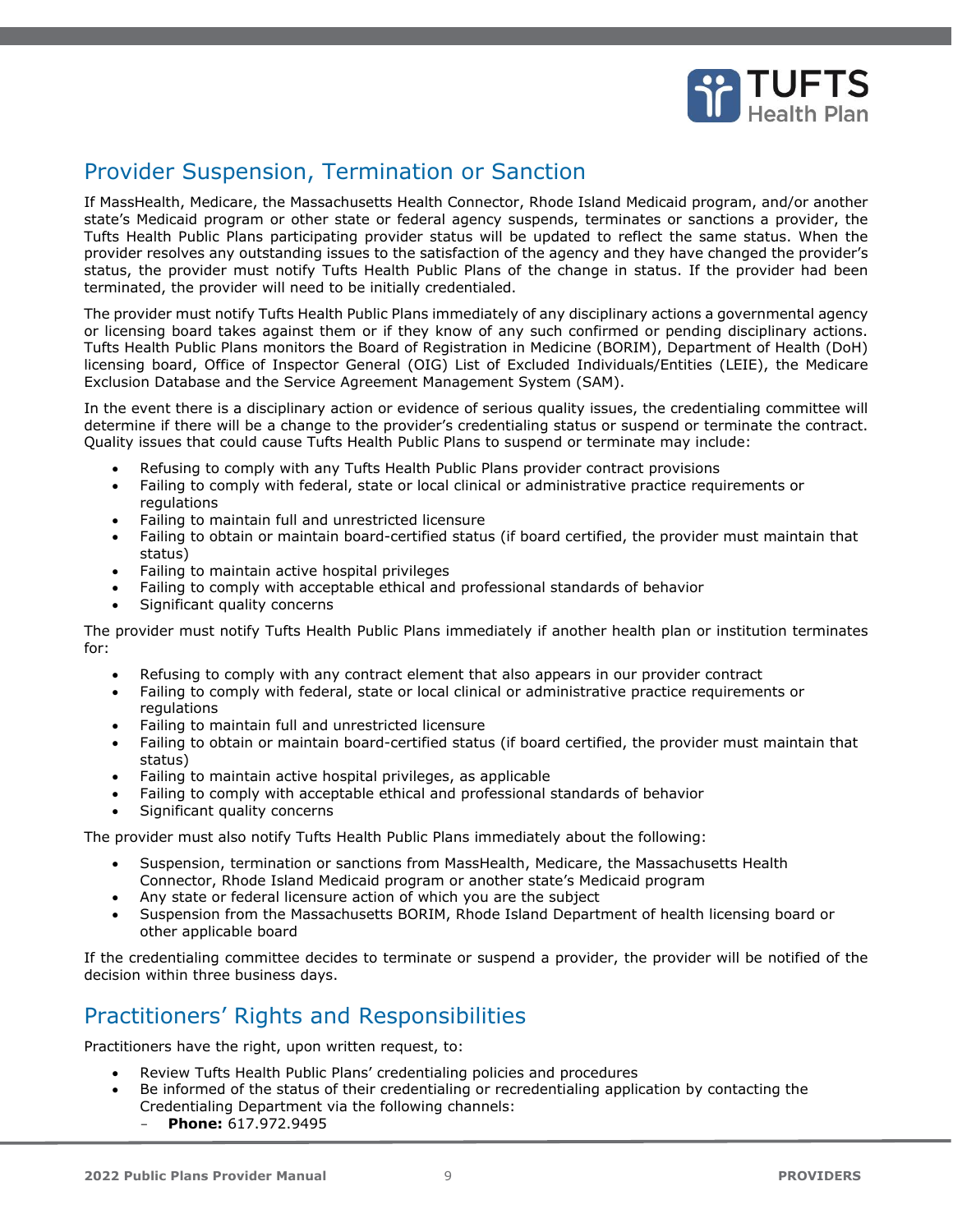

- **Fax:** 617.972.9591
- Email: [Provider\\_Data\\_Request@point32health.org](mailto:Provider_Data_Request@point32health.org)
- **Mail:** Tufts Health Plan
	- Attn: Credentialing Department
	- 1 Wellness Way
	- Canton, MA 02021
- Review information submitted to Tufts Health Public Plans for purposes of credentialing or recredentialing, including information obtained by Tufts Health Public Plans from any outside source, such as a malpractice carrier, state license board, or the National Practitioner Data Bank (NPDB).
	- Notwithstanding the foregoing, Tufts Health Public Plans is not required to reveal the information source if the information was not obtained for the purpose of meeting Tufts Health Public Plans' credentialing requirements.
	- Providers are not entitled to review references, recommendations or information that is peerreview privileged or any information which by law Tufts Health Plan is prohibited from disclosing.
- Correct erroneous information submitted by another party, and Tufts Health Public Plans hereby notifies practitioners of their right to correct erroneous information. Tufts Health Public Plans will inform the provider how and where to submit corrections and the appropriate timeframe to do so.
- Receive notification if credentialing information obtained from sources other than the practitioner varies substantially from the credentialing information provided to Tufts Health Public Plans by the provider.

There is no right of appeal from an initial credentialing determination by the QOCC except when required by applicable state or federal law.

In the event the QOCC votes to take disciplinary action, the practitioner is entitled to notice consisting of a written statement of the reasons for the action and, if applicable, has the right to appeal such action by filing a written appeal within 30 calendar days of receipt of the statement of reasons.

The practitioner is entitled to be represented by an attorney or other representative of the practitioner's choice. In the event that new information becomes available, the practitioner may submit new information up until the Appeals Committee meeting.

Each committee member must engage in a fair and impartial review of the practitioner's appeal. No committee member may be an economic or geographic competitor of the reviewing practitioner. The committee member should not be employed by or act in the capacity of a Tufts Health Public Plans board member or otherwise be a representative of Tufts Health Public Plans.

The decision of the Appeals Committee is final. The practitioner will be provided with written notification of the appeal decision, which contains the specific reasons for the decision.

### Additional Rights for Rhode Island Practitioners

- The practitioner will receive a response from Tufts Health Public Plans regarding the application within 180 calendar days after receipt of the application.
- If a credentialing decision is made to deny credentials to a practitioner, the QOCC will send the practitioner written notification of all reasons for the denial within sixty (60) calendar days of receipt of the completed and verified application.
- If the QOCC votes to take disciplinary action against a practitioner, the practitioner shall have thirty (30) calendar days from the receipt of the letter from the QOCC to notify Tufts Health Plan in writing that they will appeal the QOCC decision. If the practitioner exercises their appeal right, Chair of the QOCC will arrange for a hearing before an Appeals Committee that shall review the decision of the QOCC and issue a decision prior to implementation of the disciplinary action against the practitioner. The process outlined in the Tufts Health Plan appeals process will be followed.
- If requested in writing by a practitioner whose credentials have been revoked or adversely modified, the due process outlined in the Tufts Health Plan appeals process shall be waived.

# <span id="page-9-0"></span>Facility Credentialing

At the time of contracting, facilities are asked to complete and return the contracting package to Tufts Health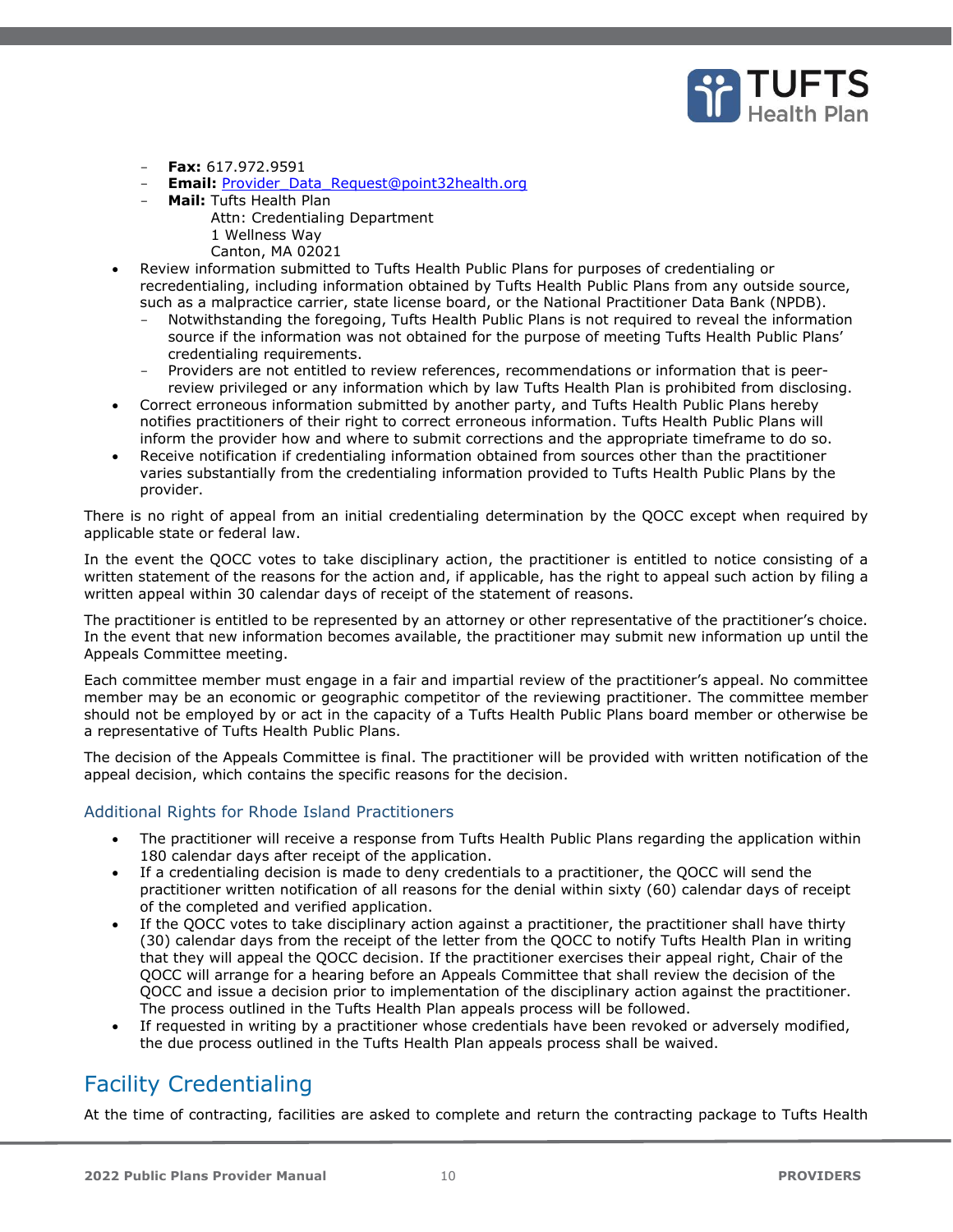

Public Plans. Tufts Health Public Plans' credentialing team will review the documentation for completeness and current, valid licensure and then submit the package to the credentialing committee for review.

Tufts Health Public Plans credentials the following types of facilities:

- Acute-care and rehabilitation hospitals
- Ambulatory care centers
- Skilled nursing facilities
- Home care agencies
- Hospice agencies
- Free-standing imaging centers
- Facilities the Department of Mental Health licenses as mental health or substance-use clinics

Tufts Health Public Plans requires the following from facilities before we begin the (re)credentialing process:

- Current and valid license
- Current and valid accreditation, as applicable
- Tufts Health Public Plans Medical or Behavioral Health Provider Information Form (PIF) (initial credentialing only)
- Form W-9 (initial credentialing only)
- Completed Federally Required Disclosures Form
- Confirmation of an acceptable and timely site visit, if not accredited; if there is no recent site visit, Tufts Health Public Plans may perform one

After the credentialing committee reviews the credentialing application, facilities are contacted by Tufts Health Public Plans to inform them whether or not their credentials are approved.

There is no right of appeal from adverse credentialing decisions for facilities.

Facilities will be recredentialed at least every three years or more frequently as required by state, federal or accrediting agency requirements.

#### <span id="page-10-0"></span>Hospital Credentialing

Tufts Health Public Plans credentials hospitals when they join the Plan and are recredentialed every three years or more frequently as required by state, federal or accrediting agency requirements.

#### **Requirements for Initial and Recredentialing**

For initial and recredentialing, each hospital is assessed for quality. The hospital must be accredited by an applicable accrediting agency acceptable to Tufts Health Public Plans such as the Joint Commission, the American Osteopathic Association, or the National Integrated Accreditation for Health Care Organizations. The hospital must have a current state license. The hospital will be reviewed for Medicare and Medicaid sanctions and, for recredentialing, quality events will be reviewed. Tufts Health Public Plans may review additional information reasonably deemed pertinent to credentialing, including a site visit.

The QOCC or its designee reviews all hospitals that are being credentialed or recredentialed and may request additional information pertinent to its credentialing of the hospital.

#### <span id="page-10-1"></span>Laboratory Credentialing

Tufts Health Public Plans credentials clinical laboratories in accordance with the federal Clinical Laboratory Improvement Amendments (CLIA). Credentialed laboratories are required to:

- Have a current, unrevoked or unsuspended certificate of waiver, registration certificate, certificate of compliance, certificate for provider-performed microscopy (PPM) procedures or certificate of accreditation issued by the U.S. Department of Health and Human Services applicable to the category of examinations or procedures performed by the laboratory, or
- Be CLIA-exempt, as defined in 42 CFR 493.2, or satisfy an exception set forth in 42 CFR 493.3(b)

There is no right of appeal from adverse credentialing decisions for laboratories.

Laboratories will be recredentialed at least every three years or more frequently as required by state, federal or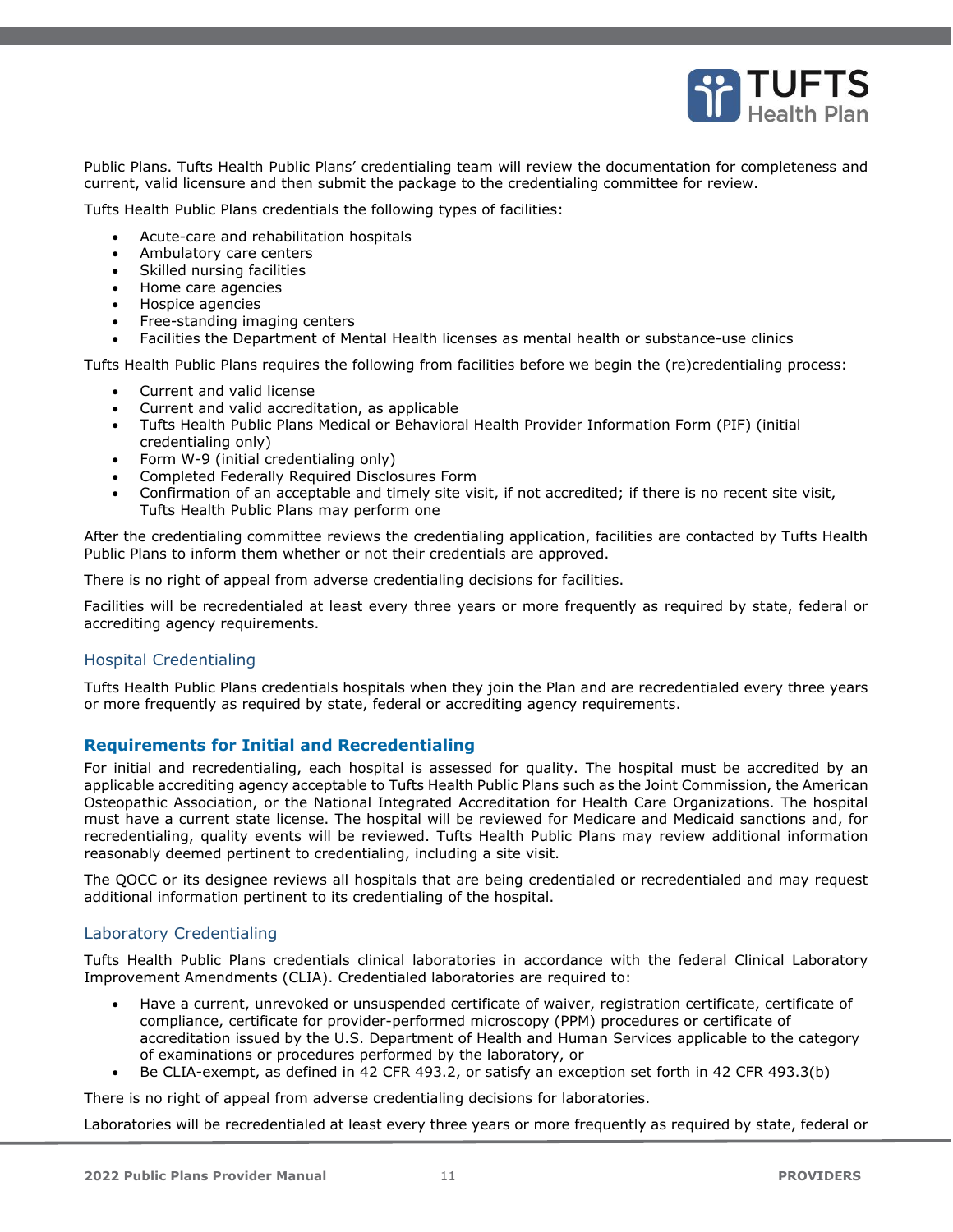

accrediting agency requirements.

#### <span id="page-11-0"></span>Behavioral Health Facility Credentialing

In addition to the requirements outlined in this chapter, behavioral health providers must meet state and federal regulatory requirements, including but not limited to the Department of Mental Health (DMH) regulations for licensing of mental health facilities, as described in 104 CMR 27, for network inclusion. For more information about the behavioral health program, refer to the Behavioral Health chapter.

Tufts Health Public Plans uses the following criteria to credential any behavioral health facility or clinic provider:

- The provider must be licensed by the applicable state licensing agency.
- The facility may be accredited by the Joint Commission (formerly the Joint Commission on the Accreditation of Healthcare Organizations) or another Tufts Health Public Plans-recognized accreditation organization. If not accredited, other requirements apply (e.g., a recent site visit by Department of Public Health or Tufts Health Public Plans).
- The provider must have an organized and fully implemented quality management plan.
- The provider must not discriminate or restrict access on the basis of sex, race, creed, physical disability, national origin, sexual orientation or ability to pay, and must make services available to any person in the state.

Additionally, per contract requirements hospitals that provide behavioral health inpatient services must:

- Follow a human rights protocol that is consistent with DMH requirements and includes training of staff and education of patients regarding human rights
- Have a human rights officer, overseen by a human rights committee, and provide written materials to patients regarding their human rights, in accordance with DMH requirements

There is no right of appeal from adverse credentialing decisions for behavioral health facilities.

Behavioral health facilities will be recredentialed at least every three years or more frequently as required by state, federal or accrediting agency requirements.

### <span id="page-11-1"></span>Fraud and Abuse Policy

#### <span id="page-11-2"></span>Key Definitions

- **Fraud** means knowingly and intentionally misrepresenting facts to obtain or attempt to obtain payment or another benefit.
- **Waste** means overutilization of services and other actions that result in unnecessary costs to a health plan.
- **Abuse** means actions that may, directly or indirectly, result in unnecessary costs to a health plan, improper payment, and payment for services that fail to meet professionally recognized standards of care or services that are medically unnecessary.

Providers must comply with federal and state laws and regulations designed to prevent, identify and correct fraud, waste and abuse (FWA). FWA includes any act that constitutes fraud under applicable state or federal health care fraud laws. Examples include:

- Members lending their ID cards to someone else to obtain health care or pharmacy services
- Members providing false information when applying for programs, services, enrollment and benefits
- Providers performing unnecessary tests or procedures
- Providers billing for services they are not licensed to perform
- Providers billing for services or supplies they did not deliver, or reporting incorrect diagnoses or procedures to maximize payment
- Providers charging separately for services that were part of a single procedure
- Providers prescribing medications improperly
- Providers accepting or giving either money or services for member referrals
- Violations of Tufts Health Public Plans' Payment Policies

Please note that your patients may receive a letter from us to verify that they received the services for which